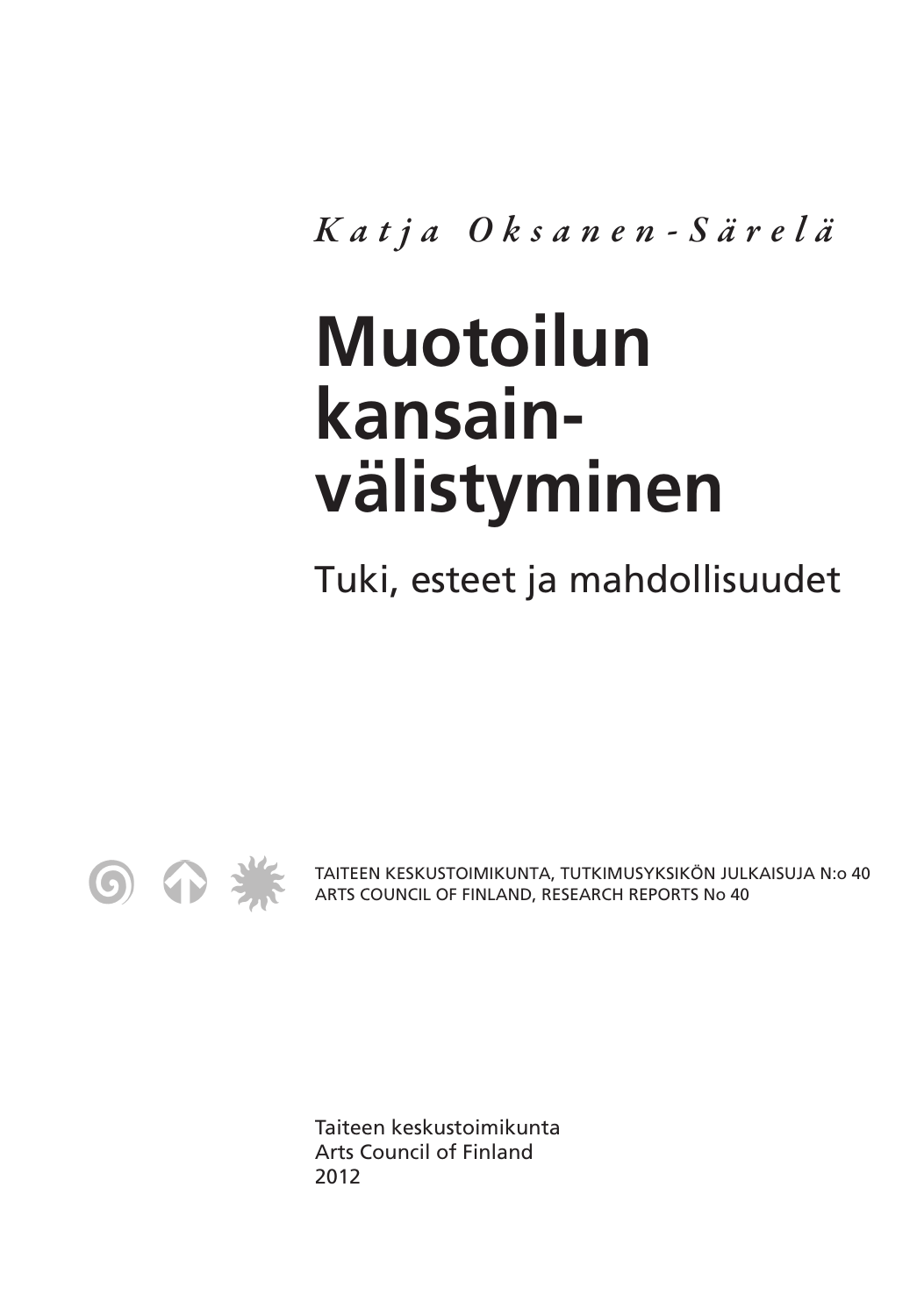© Katja Oksanen-Särelä ja taiteen keskustoimikunta 2012 Kansi: Kari Piippo Taitto: Jussi Hirvi / Green Spot ISBN 978-952-5253-86-3 ISSN 1796-6612  $\overline{\mathcal{E}}$ Lönnberg Print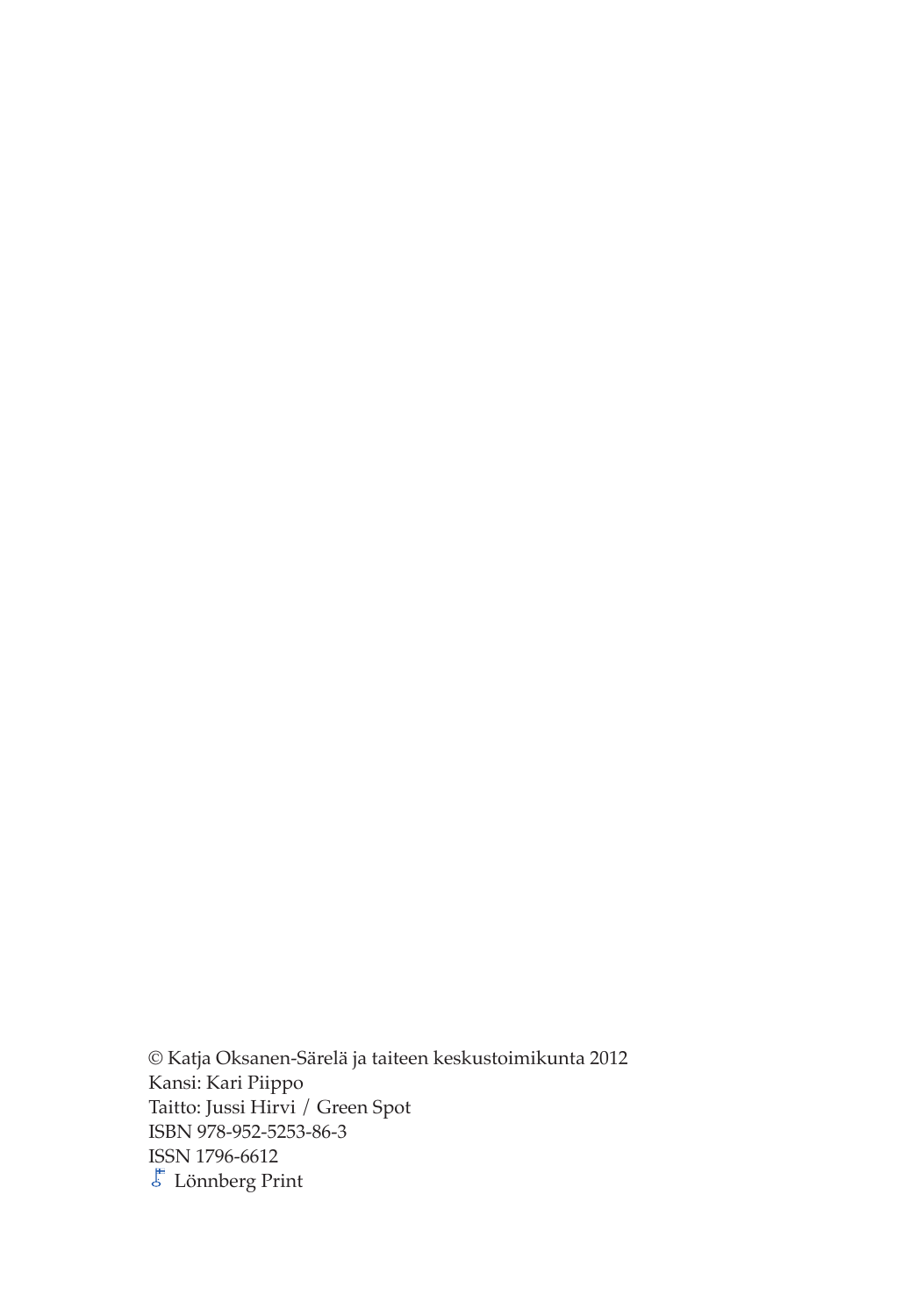Research Reports Publication no. 40 Arts Council of Finland Helsinki 2012

Katja Oksanen-Särelä

## *The Internationalisation of Finnish Design – support, impediments and opportunities*

English Summary

This study evaluates how public support measures have sought to promote the internationalisation of design in recent years. In addition, the study assesses the challenges that designers encounter when trying to internationalise their professional activities, as well as their related needs for information and financial support. Also, the study clarifies the experiences designers have had with the available support services, as well as the views of designers and other actors in the field of design regarding how these services could be developed. As the actors in the field of design are typically small, the focus of this study is on designers who work alone and small design companies.

The research data regarding funding for design derives from the database of the Ministry of Education and Culture, the Arts Council of Finland and the National Council for Design, as well as from the decisions taken by the National Council for Design during the period 2007–2011. Information about funding by the Ministry of Employment and the Economy was gathered from reports by the ministry and its partner organisations, as well as by means of interviews with experts. However, the exact amount of funding allocated for design by the Ministry of Employment and the Economy cannot be fully determined, as the ministry does not distinguish design from the other creative industries. The experiences and views of designers and actors in the field of design regarding internationalisation were gath-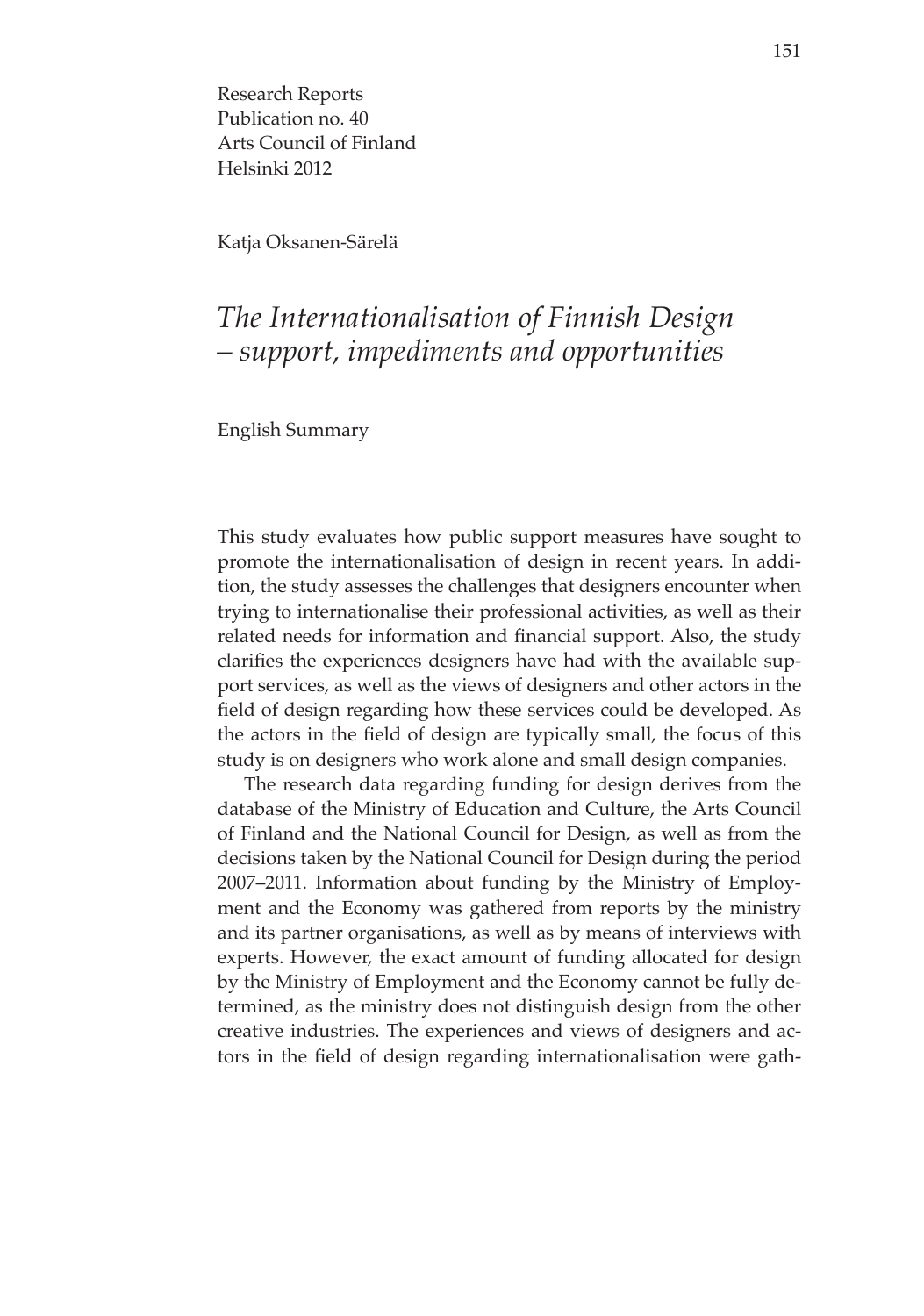ered from interviews and a survey.<sup>1</sup> The interviews and survey were carried out in the autumn and winter of 2011–2012. In this study, the field of design and design companies encompasses professionals in the traditional fields of crafts and design and industrial design professionals, all of whom offer design products or services.<sup>2</sup>

The challenges related to the internationalisation of design have been discussed in numerous reports and studies, generally from the perspective of economic competitiveness and/or national innovation policies (e.g. Lindström et al. 2006; Aminoff et al. 2010; OPM 2007:9, OKM 2011:20). Entrepreneurs and entrepreneurship in the creative industries3 have been studied on a more general level by e.g. Hägg (2011) and Tötterman (2008). Internationalisation from the perspective of entrepreneurs has been touched upon in terms of arts and crafts professionals (Taito ry. 2011; Lith 2005, 37–39), companies within the field of fashion and design (Lille 2010), design agencies (Punnonen 2008) and companies active in the creative industries (Urmas et al., 2009). The internationalisation of Finnish design from an economic perspective has also been studied (Ainamo et al. 2004; Salimäki 2003). However, research into how designers in different fields experience internationalisation and its challenges has not been conducted before. An important aim of the study is that findings and proposals articu-

<sup>1</sup> A total of 37 interviews were conducted, including 17 interviews with designers and 20 with actors in the field of design (Ministry of Education and Culture, Ministry of Employment and the Economy, Design Forum Finland, Design Museum, Diges ry, the Finnish Association of Designers Ornamo, Tekes, ELY, Finpro, the Sillanrakentajat, Luovimo and Creaent projects, the Department of Design at Aalto University, members of the National Council for Design, producers/managers, a design export entrepreneur and the regional artist for design). The survey was conducted among members of Ornamo, Grafia and the Finnish Design Business Association, as well as among randomly selected design entrepreneurs. A total of 290 responses were received.

<sup>2</sup> The field of design includes graphic design, glass and ceramic design, industrial design, furniture and interior design, apparel and knitwear design, textile design, metal crafts, handicrafts and other applied arts, as well as comic art, as defined by the National Council for Crafts and Design (since 2000 the National Council for Design) in 1999.

<sup>3</sup> There is no simple definition for the so-called creative industries. The creative industries can be considered to include, for example, animation production, film and television production, sports and adventure services, architectural services, design services, music and programme services, dance and theatre, the visual arts and art galleries, advertising and marketing, handicrafts, the game industry, radio and sound production, the art and antique business, communications and digital content. Furthermore, the concept of the creative economy goes even further and includes, for example, design when it is used within other industries to develop products or services. For more on the definition of the creative industries, see e.g. TEM 2011:35, 16–19.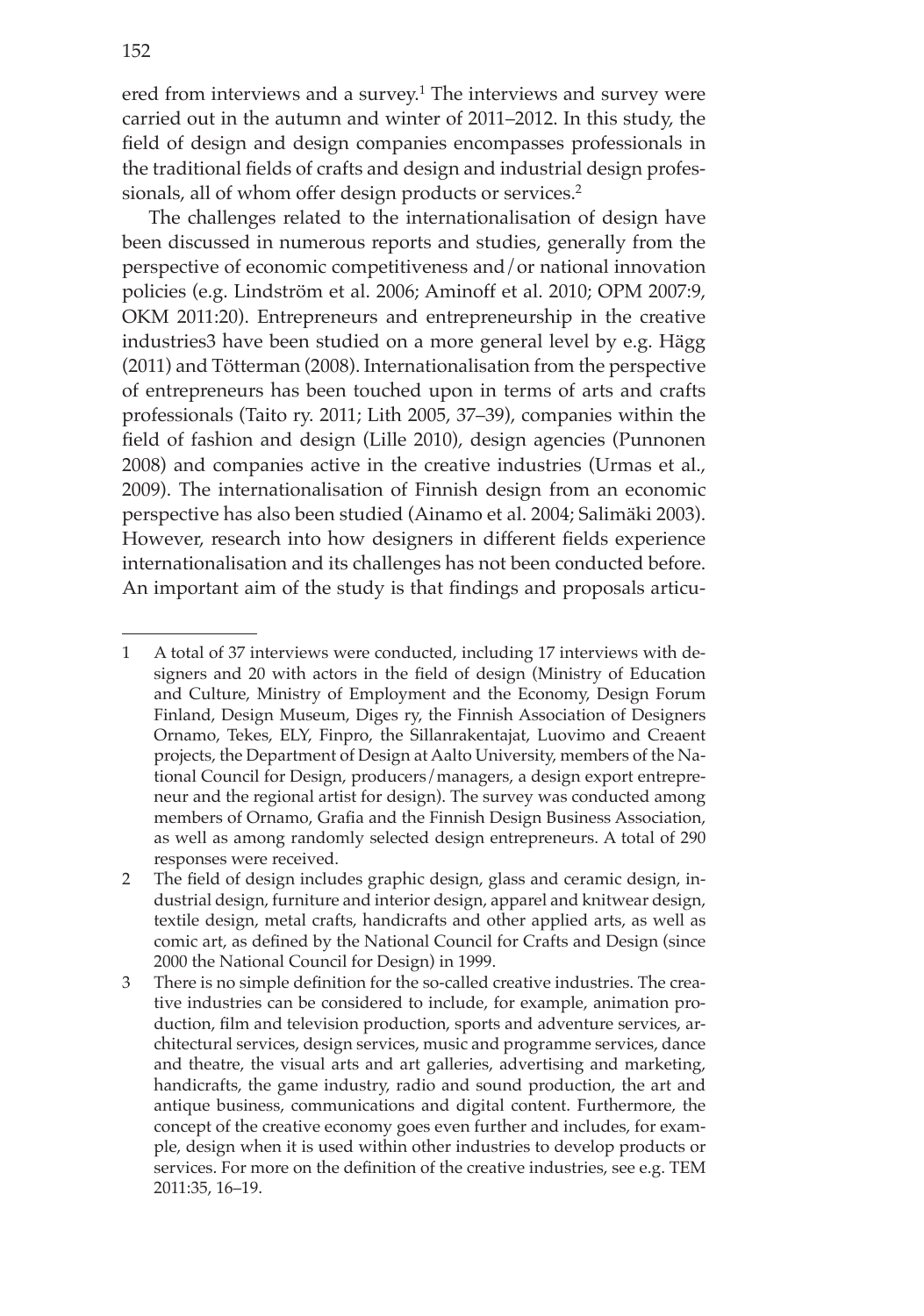lated in the study would, for their part, contribute to developing the informational and financial services supporting internationalisation of design.

## *Support for design in 2007–2011*

Since the 1990s, design in Finland has been increasingly viewed from the perspective of national competitiveness, as manifested in the first design policy programme (1999) and the subsequent design programmes and more general programmes for the creative industries of both the Ministry of Education and Culture and the Ministry of Employment and the Economy. In the same connection, the need for the internationalisation of the design industry has been expressed repeatedly. The focus on the field of design is connected to a more general phenomenon in which the creative industries are considered important for maintaining and strengthening competitiveness in the global markets. The export value of products and services in the creative industries has been growing around the world, and in Finland too the cultural sectors have grown more rapidly than other industries.<sup>4</sup> Design-based products account for approximately one quarter of all Finnish export goods (Alanen 2006,15), and the use of design is expected to continue growing among companies in other industries that utilise design. Nevertheless, it is quite commonly felt that the internationalisation of design has not progressed as planned. Already in the final report of the design policy programme (2004) it was noted that internationalisation would require larger design firms or more networking among actors in the field of design, enhanced international visibility for Finnish design expertise, and improved business acumen among design entrepreneurs. In the findings of state programmes for the creative industries<sup>5</sup>, proposals for promoting internationalisation have included, for example, strengthening the intermediary level, simplifying the business service system, and adjusting both the business service system and funding models to suit better the creative industries. These objectives are also repeated in current development programmes<sup>6</sup>. The results of this study also support these findings and proposals.

<sup>4</sup> The total export value of products and services in the creative industries around the world grew by 11 percent year-on-year in 2008. In the same year in Finland, the value added by the cultural sectors and copyright industries was approximately 5 billion euros, which is more than that of many traditional industries. TEM 2011:35, 19–20.

<sup>5</sup> The Programme for Cultural Export Promotion 2007–2011 (OKM 2011), Development Strategy for the Creative Economy (TEM 2011:35).

<sup>6</sup> Development Programme for Business Growth and Internationalisation of Creative Industries (OKM and TEM).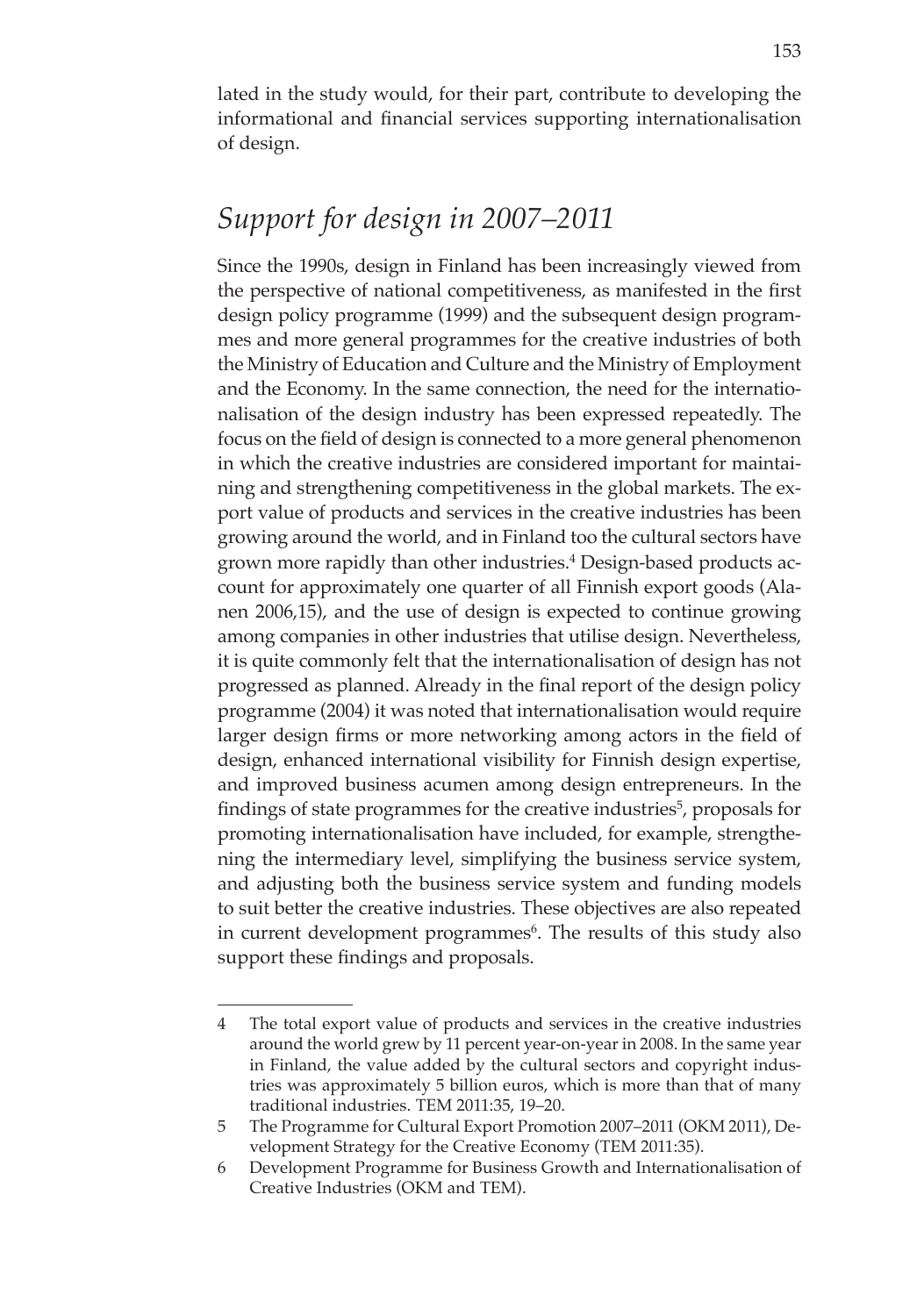In Finnish state funding systems, design is being promoted by several governmental bodies. Within the Ministry of Employment and the Economy, the focus is on supporting and developing the design industry and on spreading the utilisation of design services among other industries. The ministry offers informational and financial services through its partners, such as: the Centres for Economic Development, Transport and the Environment (ELY Centres), Tekes – the Finnish Funding Agency for Technology and Innovation, and Finpro, a global organisation building the growth and success of Finnish companies in international markets. ELY Centres manage the regional implementation and development tasks of the state administration and support the establishment and development of SMEs by offering informational, educational and developmental services, as well as funding. Tekes is a funding agency that supports companies in Finland and public research organisations by means of R&D development projects. Tekes offers companies funding and expert services for R&D projects, for procuring innovation services, and for starting up business operations. The Ministry of Employment and the Economy also funds organisations like Finpro that promote the growth and internationalisation of companies within the creative sectors. These organisations develop and offer companies expert and networking services, often in cooperation with other organisations, such as ELY Centres, Tekes and government ministries. The amount of funding allocated by the Ministry of Employment and the Economy for the creative sectors in the form of grants for joint export projects has been increasing; the creative sectors accounted for 11 percent (2.9 million euros) of all sectors in 2011, up from less five percent in 2007. $^7$  The share of industrial design $^8$ in the funding granted by Tekes has also increased in the past decade. During the period 2007–2011, Tekes awarded approximately 2.1 million euros in grants to around twenty design companies. The exact euro amount of funding granted by the Ministry of Employment and the Economy and its partner organisations to support design or the internationalisation of design is hard to estimate, as design is not generally defined as a separate field. More precise statistics for individual sectors would be required, however, for providing accurate data and as the basis for decision-making affecting the design sector.

The Ministry of Education and Culture also promotes the design sector and the internationalisation of design, for example by means of educational guidelines and financially in the form of subsidies to design organisations. Funding for design by the Ministry of Education

<sup>7</sup> This increase was partly due to a change in the classification method in 2010, when a broader range of actors in the creative sectors were included in addition to design and Music Export Finland exhibitions.

<sup>8</sup> This figure does not include service design, graphic design and interior design, as these were not recorded separately.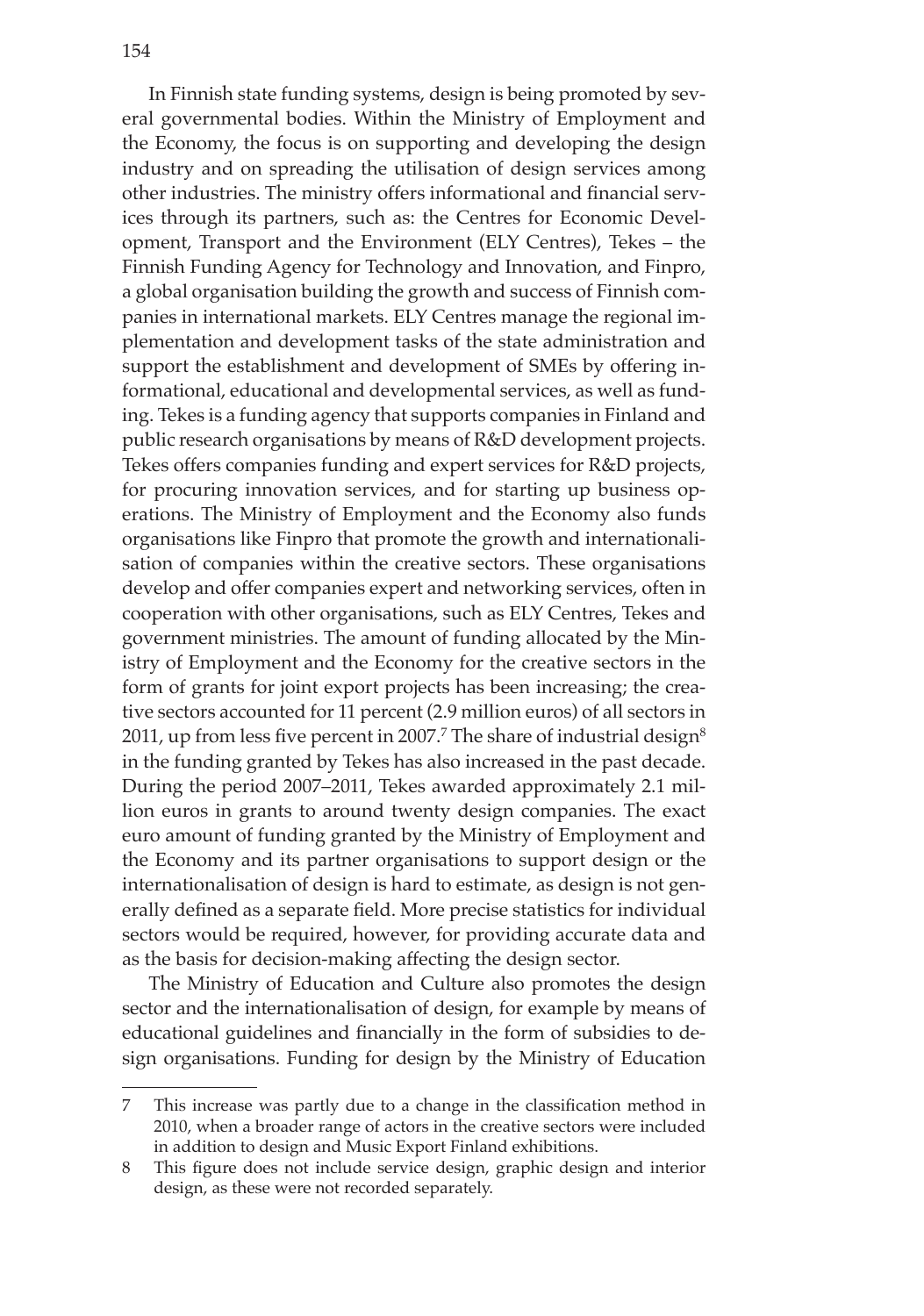and Culture during the period 2007–2011 increased from 5.6 million euros to 9 million euros<sup>9</sup>. The Ministry of Education and Culture has supported the internationalisation of design in its Cultural Export Promotion Programme, for example. In the forms of subsidies examined, funding for the internationalisation of design increased from 200,000 euros to approximately 810,000 euros during the period 2007–2011.10 This is a significant increase, even though the relative share of design of the total funding for internationalisation has been only around ten percent a year. The share of funding allocated for internationalisation in the design grants awarded by the Ministry of Education and Culture has increased from 4 percent to 10 percent.

*Figure 1. Support for design and internationalisation of design granted by the Ministry of Culture and Education 2007–2011*



A subsidy of 1 million euros for the World Design Capital project in 2011 is excluded from the support for internationalisation.

The two ministries have slightly different priorities in their support for design, even though they often work together in projects, such as the Cultural Export Promotion Programme, preparations for the second design programme and the World Design Capital 2012 project. The Ministry of Employment and the Economy focuses on the business and economic aspects of design, whereas the Ministry of Education and Culture views design from a non-commercial perspective.

<sup>9</sup> This figure includes design museums covered by the state subsidy programme, as well as a subsidy of 1 million euros granted in 2011 for preparations towards the World Design Capital project.

<sup>10</sup> This figure excludes the World Design Capital project.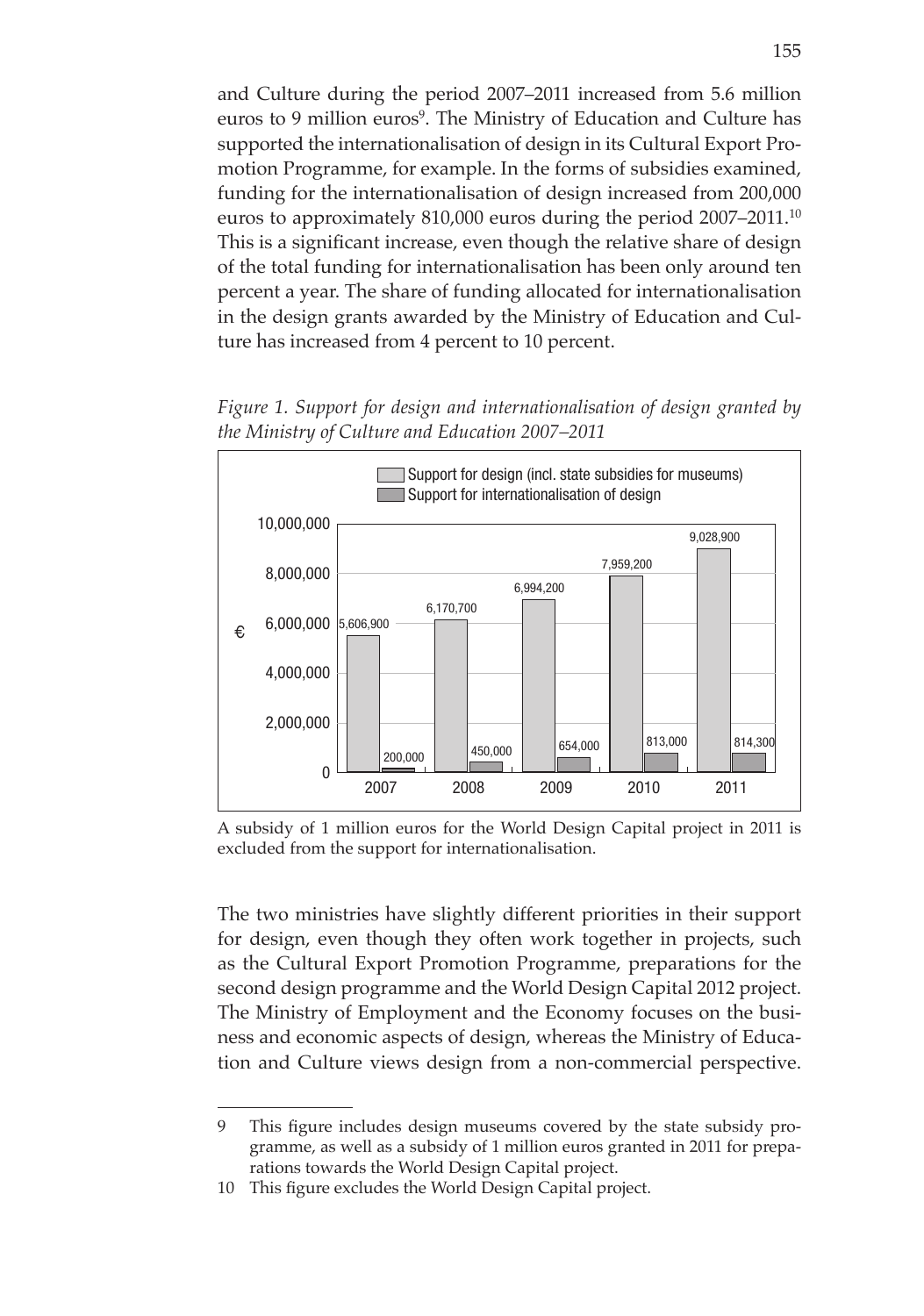The business aspect is nevertheless very much present also in the policies of the Ministry of Education and Culture, as for example in the Cultural Export Promotion Programme. In programmes emphasising innovation and national competitiveness, the applied arts and especially arts and crafts have a less prominent position than industrial design, for example. Design is supported with more emphasis on art and artists through the system of national arts councils and foundations. The Arts Council of Finland consists of the Central Arts Council, National Councils representing different art forms and Regional Arts Councils, which promote art at the regional level and award grants to artists and organisations in their provinces.11 Arts councils award direct, discretionary support for individual artists, working groups and organisations. These grants fill in any gaps in the income of designers and present opportunities for experimentation. However, it is difficult to undertake long-term planning of activities that are dependent on funding by arts councils and foundations, with the exception of artist grants<sup>12</sup>. The overall amount of funding for design by arts councils increased from approximately 700,000 euros to 1.1 million euros during the period 2007–2011. The share of design of total funding for the arts by the arts councils has remained around five percent. The amount of project grants awarded by the National Council for Design for individuals and groups annually during the period 2007–2011 was between 340,000 and 420,000 euros. Of this amount, funding to support internationalisation accounted on average for 28 percent (80,000 to 120,000 euros a year). Design has accounted on average for six percent of funds allocated by the Arts Council of Finland for internationalisation.<sup>13</sup>

Numerous foundations in Finland also support design and other artforms. The foundations surveyed for this report provided approximately one million euros a year in funding for design during the period 2007–2011. During this period, design accounted for approximately four percent of total funding for all artforms awarded by foundations. The share of funding awarded to support the internationalisation of design has averaged 11 percent of total funding for design by foundations (70,000 to 150,000 euros a year). In terms of euros, funding to support the internationalisation of growth by foundations was slightly higher than the project grants awarded by the National Council for Design. However, in relative terms, funding by founda-

<sup>11</sup> As of spring 2012 the institution of arts councils in Finland is in transition due to a draft law on the establishment of a centre for the promotion of the arts, as a result of which the number of arts councils could change in the near future.

<sup>12</sup> Art councils award working grants (artist grants) for 0,5–5 years in their respective art field.

<sup>13</sup> These include grants for international cultural cooperation, cultural export and exchange projects, and travel and artists in residence programmes.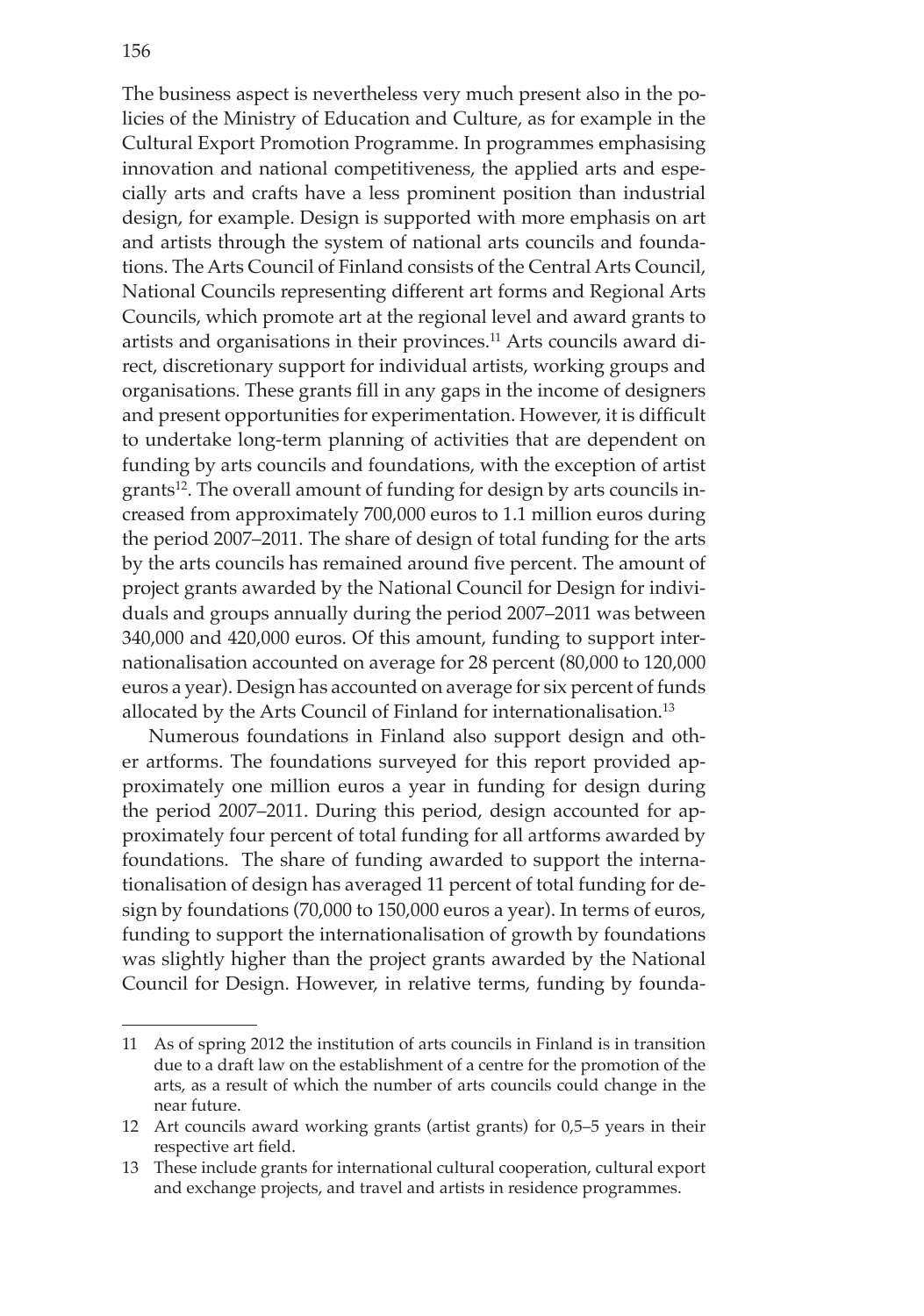tions has not been targeted as strongly on internationalisation as the grants awarded by National Council for Design.

|                                                                            | 2007    | 2008    | 2009    | 2010              | 2011      | Growth<br>$2007 -$<br>2011<br>$(\%)$ |
|----------------------------------------------------------------------------|---------|---------|---------|-------------------|-----------|--------------------------------------|
| Working grants                                                             | 350 000 | 442 400 | 609 800 | 667 000           | 675 500   | 93                                   |
| Project grants                                                             | 340 000 | 340 000 | 350 000 | 360 000           | 420 000   | 24                                   |
| For design (total)                                                         | 690 000 | 782 400 |         | 959 800 1 027 000 | 1 095 500 | 59                                   |
| For internationa-<br>lisation of design<br>$(total)*$                      | 106 500 | 117400  | 137400  | 173 800           | 185 800   | 74                                   |
| For internationali-<br>sation of design in<br>support for design<br>$(\%)$ | 15      | 15      | 14      | 17                | 17        |                                      |

*Table 1. Support for design and internationalisation of design granted by the Arts Councils 2007–2011*

\* Including support in project grants and subsidies, grants and subsidies for international co-operation, travel grants and artist in residence grants and subsidies.

#### *Designers' views on internationalisation*

All in all, the designers and actors in the field of design who participated in this survey considered internationalisation to be important. The reasons given included the limited size of the domestic market and the essentially international character of today's markets. In addition, cooperation with foreign partners was considered to offer opportunities for learning new things and developing their own activities. The most common form of international activities was participation in international fairs or exhibitions (approximately half of respondents). Approximately one third of respondents exported their products or services overseas, and a similar proportion participated in international competitions. Almost 80 percent of designers who participated in the survey expressed a desire to expand their activities abroad in some way. The most sought after form of international activities was to increase exports. Participation in fairs and exhibitions, as well as international competitions, was the second most popular form of international activities, although designers saw little need to increase these kinds of activities. In addition to major exhibitions, many designers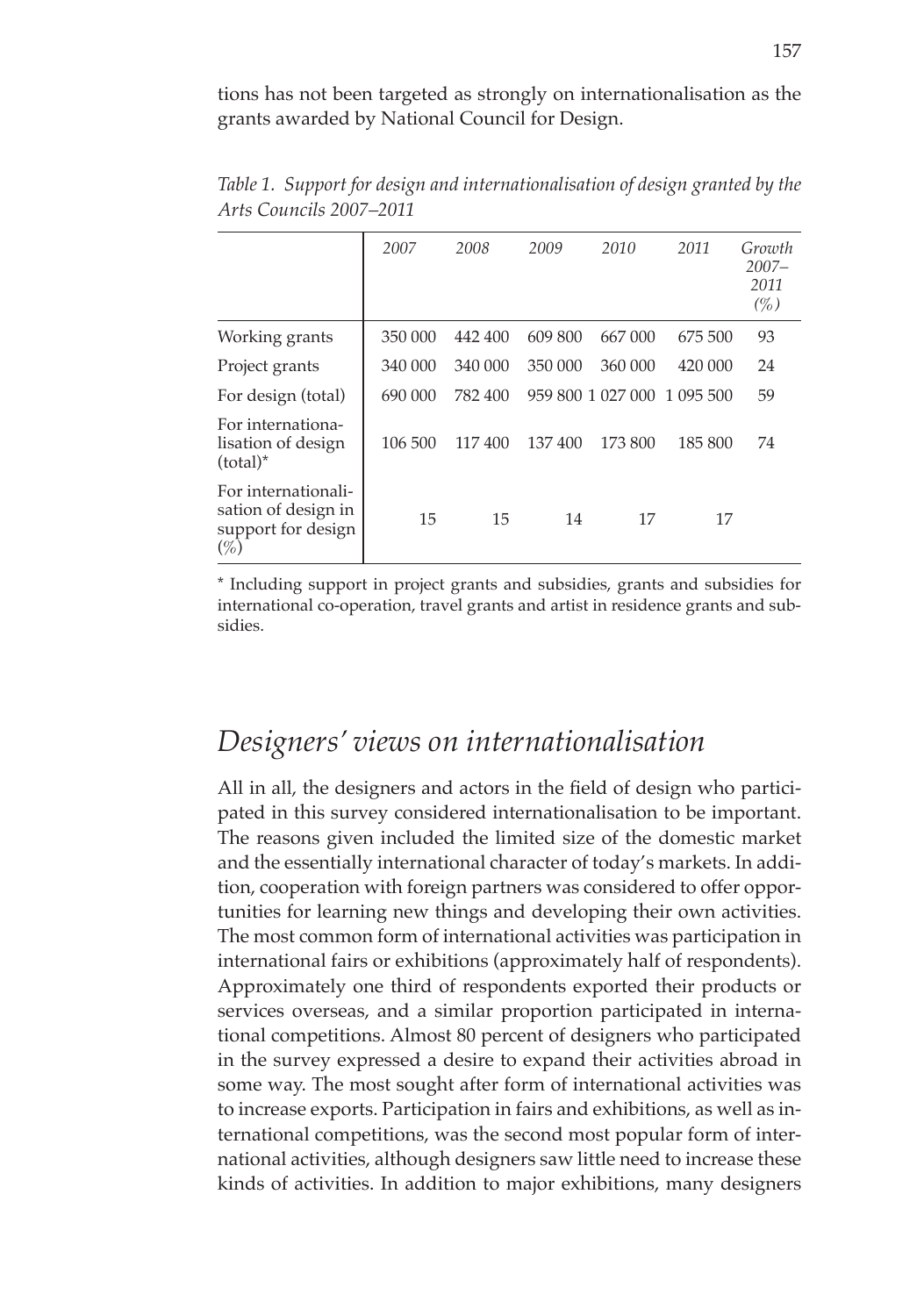called for smaller events that would facilitate networking opportunities. Designers also wanted more foreign corporate customers, distributors or a manager or agent to support their internationalisation. Particularly noteworthy was the need expressed in the interviews and surveys for intermediaries. Only one in ten designers surveyed used agents or managers at the time of the study, yet almost half were looking for these kinds of services. Designers also expressed a desire to increase significantly their international sales by means of the internet.



*Figure 2. International activities of respondents and their wishes in terms of internationalisation*

The main impediments to the internationalisation of the design sector that were identified in this study were financial factors, the small scale of operations, a lack of information regarding informational services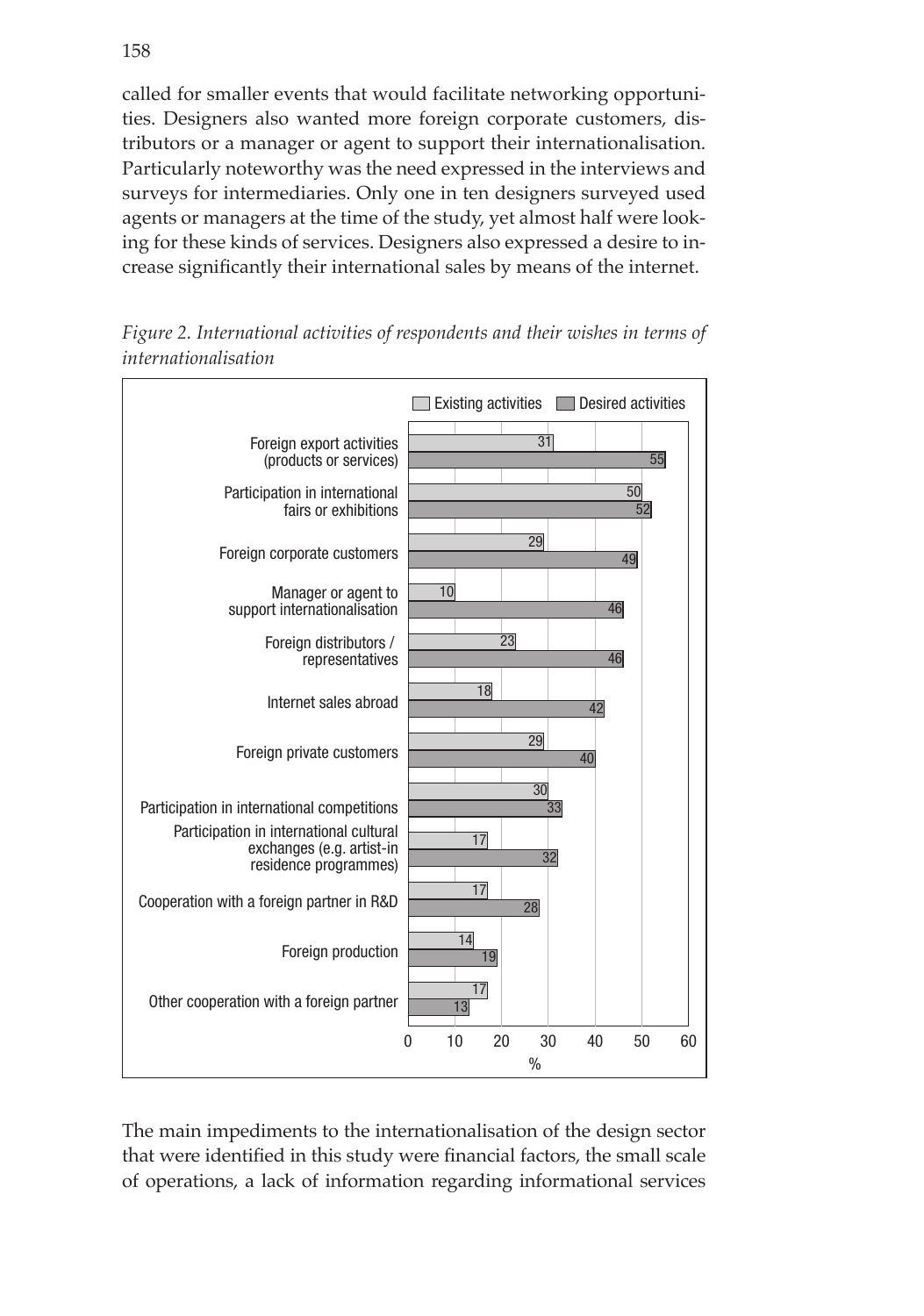and financing opportunities, a lack of networks and contacts, and a lack of business skills, particularly in terms of marketing. Many of the challenges connected with internationalisation were related to the small size of design companies and the subsequent lack of time, financial and knowledge resources.<sup>14</sup> Due to the lack of resources, it is often difficult for small actors to participate in major internationalisation development projects, and their growth potential is not necessarily recognised by business service systems and financiers. These challenges were identified not only in this study, but also in previous studies regarding the creative industries (Ainamo et al. 2004; Holopainen & Järvinen 2006, 53; Nikula et al. 2009) and programmes. In the broader sense, the small size of actors poses a challenge for the development of the sector, as individual designers work quite independently without strong and unified representation. Similarly, the design sector lacks a single unified development agency such as exists for the music industry in Finland.15

## *Developing financial support systems*

The most significant impediment to internationalisation highlighted by designers was the lack of financial resources. Situations in which designers most commonly encountered insufficient financial resources included participation in foreign fairs, manufacturing prototypes, maintaining contacts with agencies and retail networks, and marketing, either by themselves or through intermediaries. The need for better support for marketing activities has also been voiced among other actors in the creative industries (e.g. Pekkarinen 2008, 14). Designers expressed a wish that the forms of support would be developed to address these needs better. In terms of funding, the most challenging phase is starting up a business, when informational and financial resources are still lacking. In this phase designers are looking for a clear advisory and funding model on a "one-stop-shop" basis. Studies on funding (e.g. TEM 2011:35, 68) have found that in business funding models, start-up funding reaches its targets better and is relatively more effective than funding in later phases. According to this study, however, start-up funding models should also be improved. The sec-

<sup>14</sup> Design firms in Finland generally employ only their owner/s plus one additional employee, and companies in all fields of design generally have annual turnover of 20,000 to 50,000 euros.

<sup>15</sup> The functions of the Music Export Finland Association (MUSEX) and the Finnish Music Information Centre Fimic were merged in autumn 2011 to form a single organisation, Music Finland ry. The merger enhances music exports and information services, as well as promotional activities for the music industry.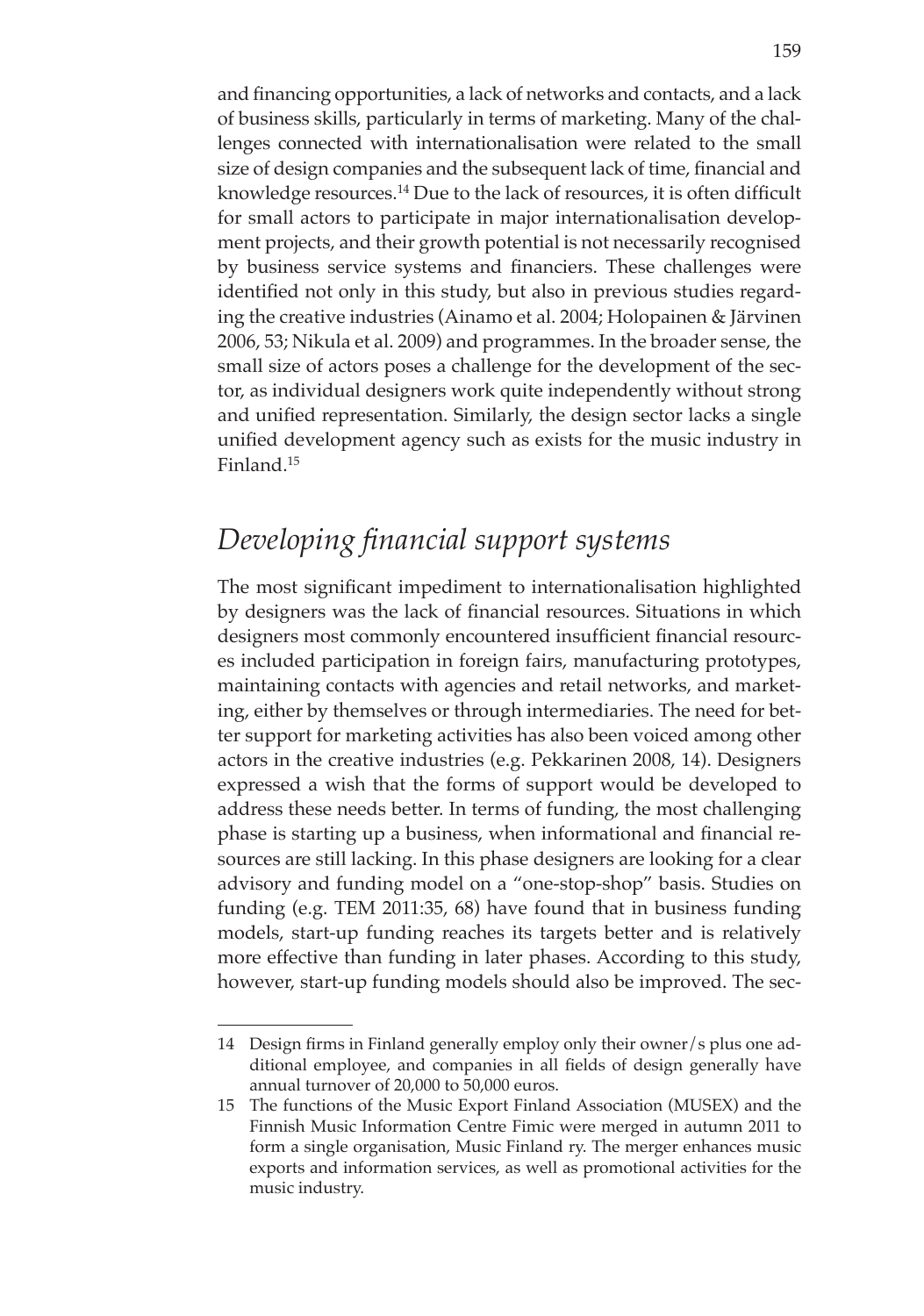ond critical phase in terms of funding is the expansion phase, when it is time to take the next step to develop operations or expand production. Although various forms of support<sup>16</sup> are available for  $R&D$  and business development, a problem encountered by the designers who participated in this study was that the funding agencies did not recognise the financial potential of design activities due to the small scale of operations or a lack of knowledge about the design sector among financiers. In these cases, design companies that want to grow can find themselves in a stalemate in which they are not given the support required to expand due to the small size of their operations.

In the expansion phase, designers look to other people with expertise in sales and marketing. Many would like a manager or agent to support their sales and marketing activities. However, it has been difficult to receive grants for employing key personnel from ELY Centres, for example, and forms of support for hiring agents have been lacking. Some designers have tackled this problem by sporadically using business consultants to help them develop their operations. The need for developing intermediary levels and supporting the recruitment of agents has also been identified in national programmes (e.g. TEM 2011:35, OKM 2011:20), and in recent years the Ministry of Education and Culture has indeed supported intermediary organisations.17 According to the findings of this study, it is still important to develop the forms of support in this direction.

Although three out of four respondents were interested in financial support for the internationalisation of their activities, only one in four had actually applied for such support. Designers felt that applying for funding was difficult and required special expertise that small actors in particular lacked. Another problem that could arise was that the service was not coordinated between different funding agencies, leading to prolonged decision-making processes. In general, funding models were considered slow and inflexible. Subsequently, this kind of "post-funding" also made long-term planning difficult. This problem has been identified within the Ministry of Education and Culture, for example, whose CreaDemo R&D funding model for the creative industries has been designed with the aim of providing a lighter application process and faster payments. Designers felt that there was more need for this kind of funding.

In addition to designers, representatives of organisations close to designers felt on the whole that funding agencies lacked sufficient awareness of the design sector and were therefore unable to support it in the best possible way. Although funding agencies have knowledge

<sup>16</sup> From ELY Centres and Tekes, for example.

<sup>17</sup> In 2010, just under 800,000 euros of grants awarded for this purpose was allocated to the design sector.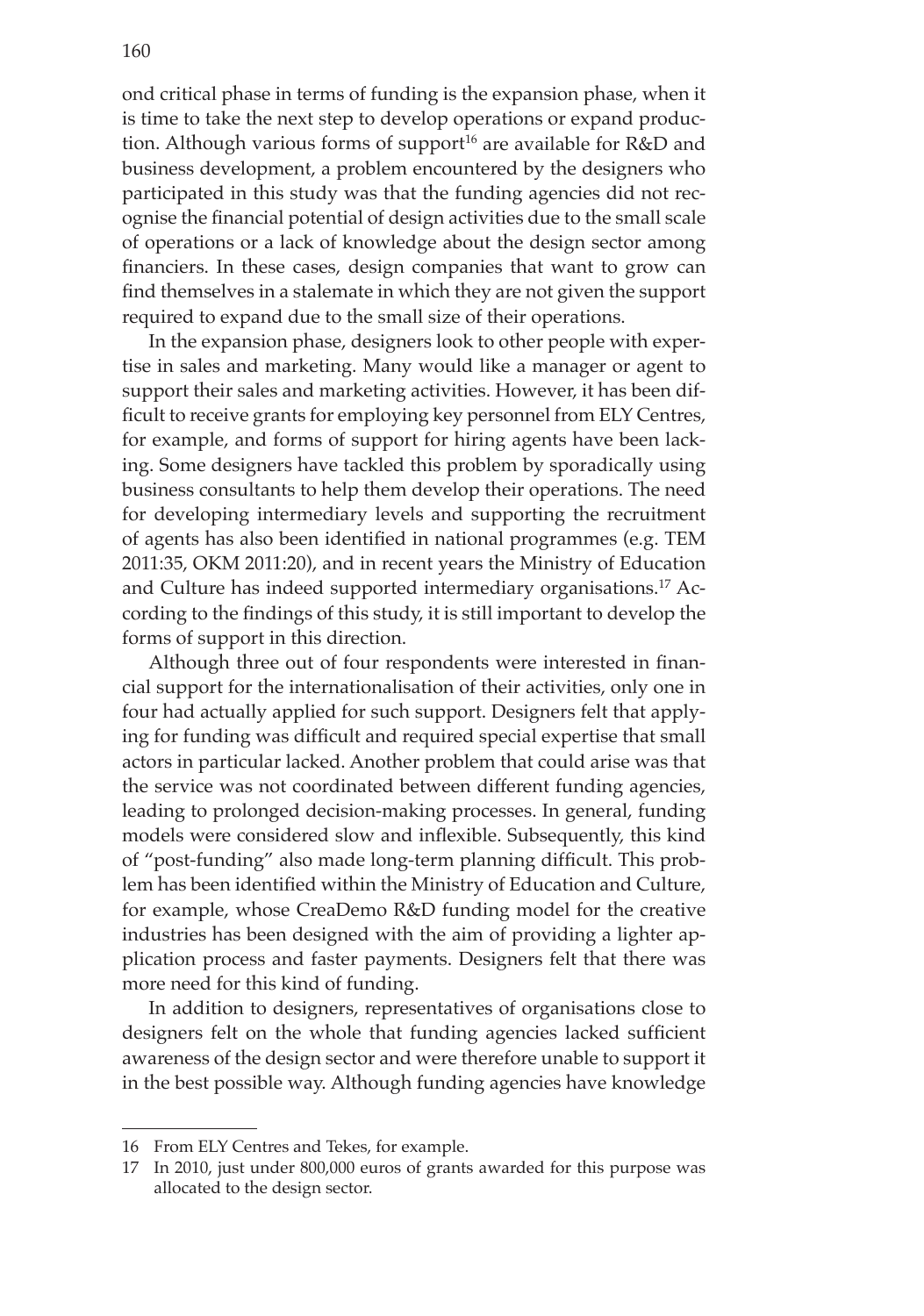and experience in supporting traditional industries, they do not necessarily recognise the opportunities of design and are unable to view design as an industry and a serious business activity. Similar experiences with funding agencies have been highlighted in other studies of companies in the creative industries (Pekkarinen 2008, 17–18; Lille 2010, 36–37). The need to increase expertise among service providers has also been identified within the Ministry of Employment and the Economy, which has sought to increase awareness of the creative industries among funding agencies through training events, for example. According to the findings of this survey, there is still a need to increase expertise among service providers, particularly funding bodies. In addition to existing training for suppliers, designers proposed specialist banks for the design sector or a rotating design agent organised by the ELY Centres, for example. The evaluation process of funding decisions could be improved if the decisions were made by a multi-branch evaluation team that would include experts from both the financial sector and the design sector. Increasing the awareness of design among funding parties could also enable new and emerging talents to be identified and supported better.

In the interviews and survey, designers repeatedly expressed their view that financial support for design today is excessively focused on project-based activities. Many felt that in project-based activities, excessive resources went into maintaining structures whereas more support should be channelled directly towards the actual actors in the design sector. In addition, designers wanted to allocate resources to more concrete activities, such as R&D and marketing, in order to promote internationalisation. On the other hand, according to some representatives of the design industry, without publicly funded development projects certain activities would remain undeveloped, as the private sector is not willing to fund R&D activities in the cultural sectors. Representatives of organisations in the design sector also saw room for improvement in the current funding and support models. Those interviewed for this study considered it important that projects were created according to the existing needs of actors rather than imposed from above, as the former method better ensures the commitment of actors and the implementation of practices created in the projects. Problems that were seen with project-based funding included unpredictability and uncertainty, which could make it difficult for actors to network with each other. On the whole, more consistent funding that was not dependent on projects was called for alongside project-based funding models in order to facilitate the long-term development of operations, as well as the organisation and utilisation of events, for example, in the best possible way. Individual designers also called for steady funding that was independent of projects in order to develop their operations over the long term and support their internationalisation.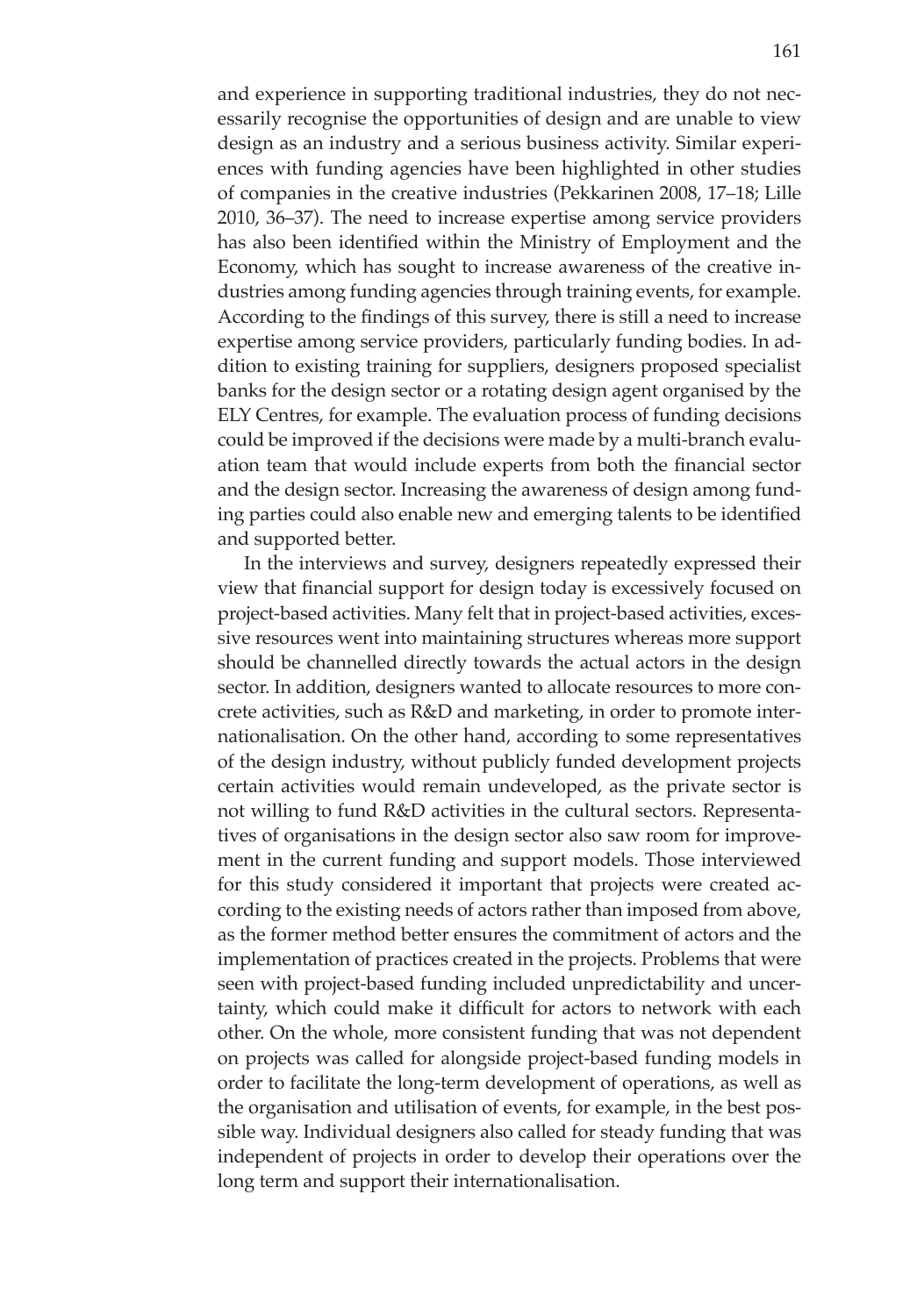### *Networking and informational support*

The lack of networking between actors in the design sector was considered a major impediment to internationalisation, and reciprocally, supporting networking was considered the most important measure for promoting internationalisation alongside improving financial conditions. Contact with other designers was particularly called for to exchange information and experiences, whereas contact with other actors, such as retailers and manufacturers, was viewed more directly in terms of business development. Two out of three of the respondents were interested in support for finding foreign contacts. Although informational service providers can help entrepreneurs find information about useful contacts, designers were not always satisfied with these kinds of services as they felt that the service providers lacked sufficient knowledge about the design sector. Designers preferred to establish contacts themselves, for example at fairs and exhibitions. They also formed various levels of alliances with other designers, from non-formal networks with colleagues to design collectives. Half of the designers who responded to the survey were interested in networking projects – industrial designers more so than other designers, arts and crafts professionals less so. The need for alliances was partly connected with the small size of operations and partly with the view that education did not prepare them fully for business life. Especially in the field of industrial design, there was also a desire to network with other design firms due to the fact that designers and design firms are expected to offer increasingly specialised expertise in competitive international markets. In this situation it can be asked whether schools that offer courses in design should be more clearly profiled in order to train specialists in the different fields of design. The need for more profiling by educational units was identified already in the first design policy programme, and the question remains relevant considering the current trend.

In both the survey and the interviews, designers considered the lack of information to be a major impediment to internationalisation. In particular, the respondents called for more information about different forms of support and funding, distribution channels and marketing networks, contractual legislation and practices, and sales and marketing. Three out of four respondents felt a need for informational and financial services to support internationalisation, yet only one in five respondents had used informational services and one in four financial services to support internationalisation. The low utilisation of internationalisation services was partly due to the fact that designers did not know how or from which organisations information or funding for internationalisation was available. Designers did not have a unanimous view regarding which organisations should offer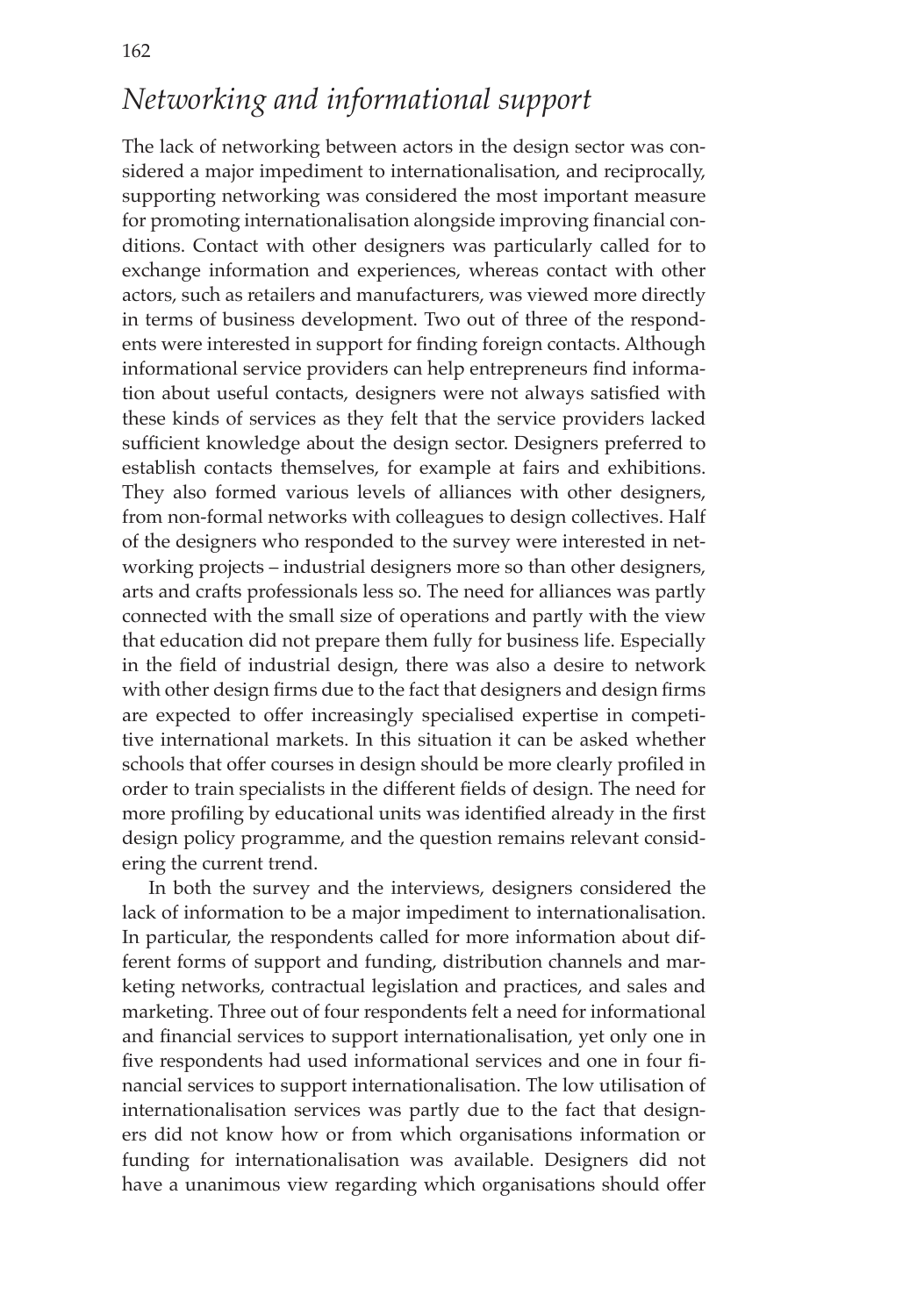information about informational and financial services. Some of the interviews mentioned a wish for a design information centre. However, many felt that the focus should be on cooperation between organisations and improving the flow of information rather than on a new information centre. The current service system was considered complicated. A solution that was widely proposed was to simplify the system so that all services would be available from one place. Support organisations were also often considered large and remote institutions that were hard to approach. Consequently, both information and financial service providers were expected to be more active and proactive among designers. The fragmentation and complexity of services was recognised also in the final report of the Development Strategy for the Creative Economy, for example, which expressed the need for simplifying funding sources and business services. However, concrete organisational models for doing so were not proposed (TEM 2011:35).

The need for information experienced among designers is closely connected with the development of business expertise. It is notable that, although the majority of designers (almost 90%) felt that they have moderate or good business skills, a full 80 percent wanted more business expertise. Already in the first design policy programme and its follow-up report, the need for increasing business expertise was identified, and this goal has been repeated since in both national programmes and reports (Ainamo et al. 2004; Lille 2010; Nikula et al. 2009). During the period under review, various services<sup>18</sup> and projects have been developed to increase business expertise in the creative industries and support internationalisation, including two projects evaluated in the present study: the Luovimo project coordinated by Finpro and the Creaent project coordinated by the Small Business Centre at Aalto University. Designers who participated in these projects felt on the whole that participating had improved their understanding of the focus areas of their own business activities, although they still wished that trainers had more knowledge of business in the design sector. Especially in the Creaent project, designers appreciated the fact that the project allowed them to exchange experiences with experienced design entrepreneurs. In general, designers expressed a wish for more open sharing of knowledge among designers, as well as for mentoring by more experienced design professionals. Accordingly, training projects should continue to develop models in which experienced designers could provide guidance for other designers who were only beginning to internationalise their operations. A multi-branch mentoring model implemented in the training projects could also be utilised more broadly in offering tailored services for design entrepreneurs.

<sup>18</sup> Such as the Jalostamo advisory services for the creative industries provided by ELY Centres and the services of Finpro.